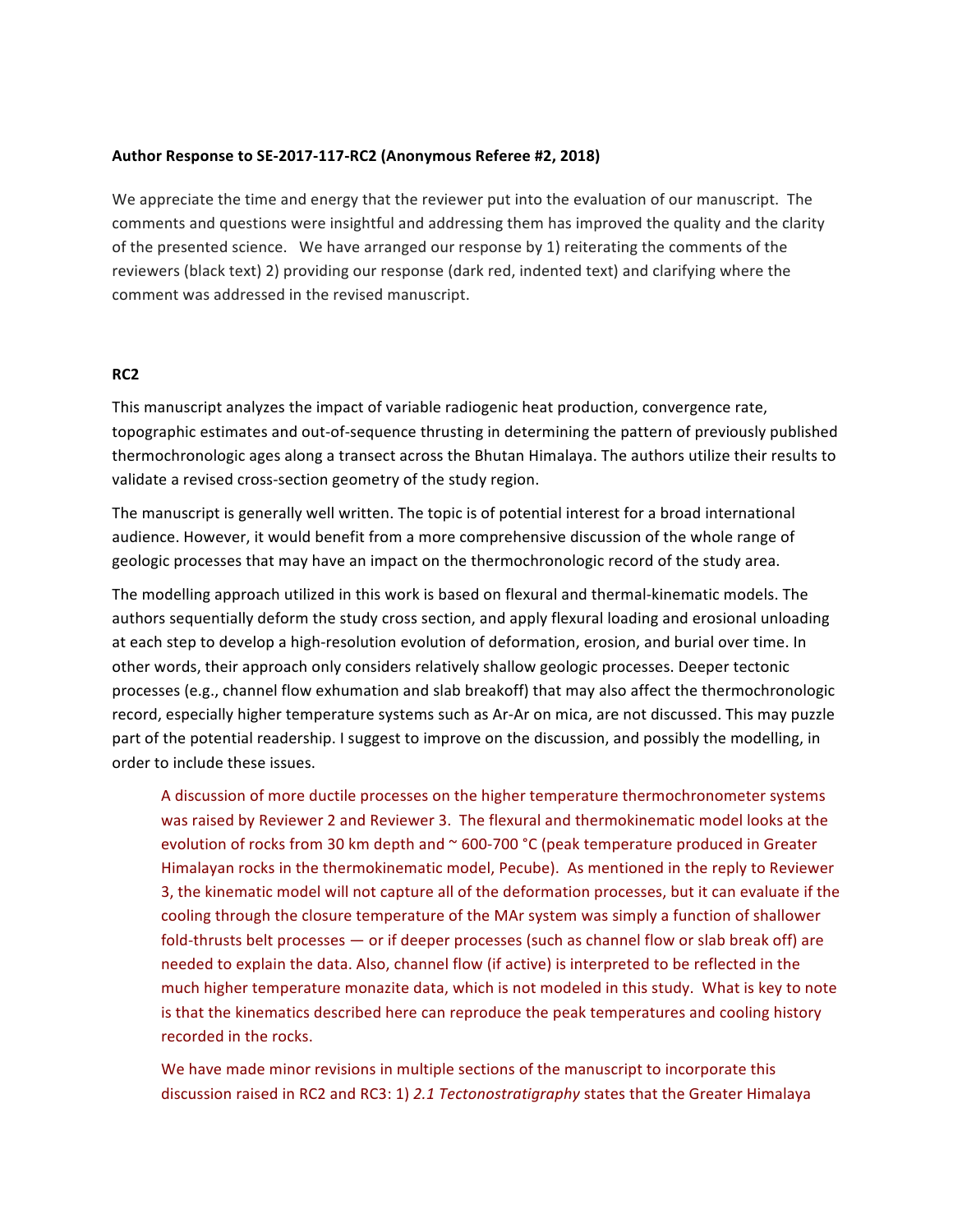was deformed through ductile processes, and that MCT shear is pervasive above and below the fault, 2) 3.2 Thermal Model includes clarification on the depth and temperature range of the model as well as how isotherms are advected by motion along faults, 3) The discussion section clarifies permissible processes to reproduce the measured ages (including MAr).

The dataset of previously published thermochronologic ages, which is utilized as a benchmark for modelling, is not homogeneous. AFT and ZHe data are available in most of the transect, but Ar-Ar data are not. This would suggest more caution in the conclusions based on modelling results.

Moreover, these ages are invariably interpreted as cooling ages during exhumation across the closure temperature of the Ar-Ar system. Petrologic studies demonstrate that micas in metamorphic rocks often preserve disequilibrium textures, and their Ar-Ar age may thus record fluid-induced recrystallization below the closure temperature, rather than monotonic cooling (e.g., Villa 1998 - Terra Nova). Why mica Ar-Ar ages are so different in samples that are so close each other? What is the potential role of recrystallization during deformation? These issues should be discussed in the revised main text.

The available MAr data for this transect are very limited and were previously published by Stüwe and Foster (2001). The <sup>40</sup>Ar-<sup>39</sup>Ar age spectra show relatively flat but slightly discordant age spectra that were interpreted to represent cooling ages for all 4 samples. The two sets of 11 Ma and 14 Ma ages were interpreted to record the same cooling signal that had been repeated by a fault. Our interpretation is broader and proposed that the 11-14 Ma ages represents a permissible age range in which rocks have passed through their closure temperature due to the short spatial scales between samples. Recent work from Sikkim Himalaya across the same Lesser Himalaya to Greater Himalaya transition highlights natural variability in MAr ages due to both the thermal conditions experienced by micas and the residence time at those temperatures. They measured both single grain ages (for 5-11 grains) as well as more traditional plateau age (Mottram et al., 2015) across a transect that spanned a temperature gradient over  $\sim$  5 km. They found a significant spread in the single grain ages (2-5 Ma not including errors) and that the spread decreased (to 1.5-2 Ma) with higher temperatures and longer predicted residence times at those temperatures, suggesting that the duration of metamorphism and the temperatures reached affected the loss of Ar from mica. In each case the MAr plateau ages spanned over a much narrower age range  $(13-13.4 M)$  with significantly more precise error bars  $(0.05-0.2 Ma)$ than the single grain ages. The  $\sim$  5 km transect crossed temperatures that ranged from 580°c to 650°C, while the maximum temperature range for the MAr samples presented here were between 600° and 700°C (Daniels et al., 2003). Their study also showed that a dispersion of +/-2 Ma would be expected due to diffusive differences caused by grain size variations. We do not have access to the samples to go back and examine the textures of the mica that produced the cooling ages. However we have looked at many similar rocks from almost the exact same area and have found no textures indicative of fluid flow or alteration. While this does not rule out an age spread from post-cooling fluid flow or recrystallization during deformation, we are confident that the 11-14 Ma age range encompasses the actual cooling age of these rocks because of strong similarities in age to data available directly to the east near the Kuru Chu section ( $\approx$ 12 Ma,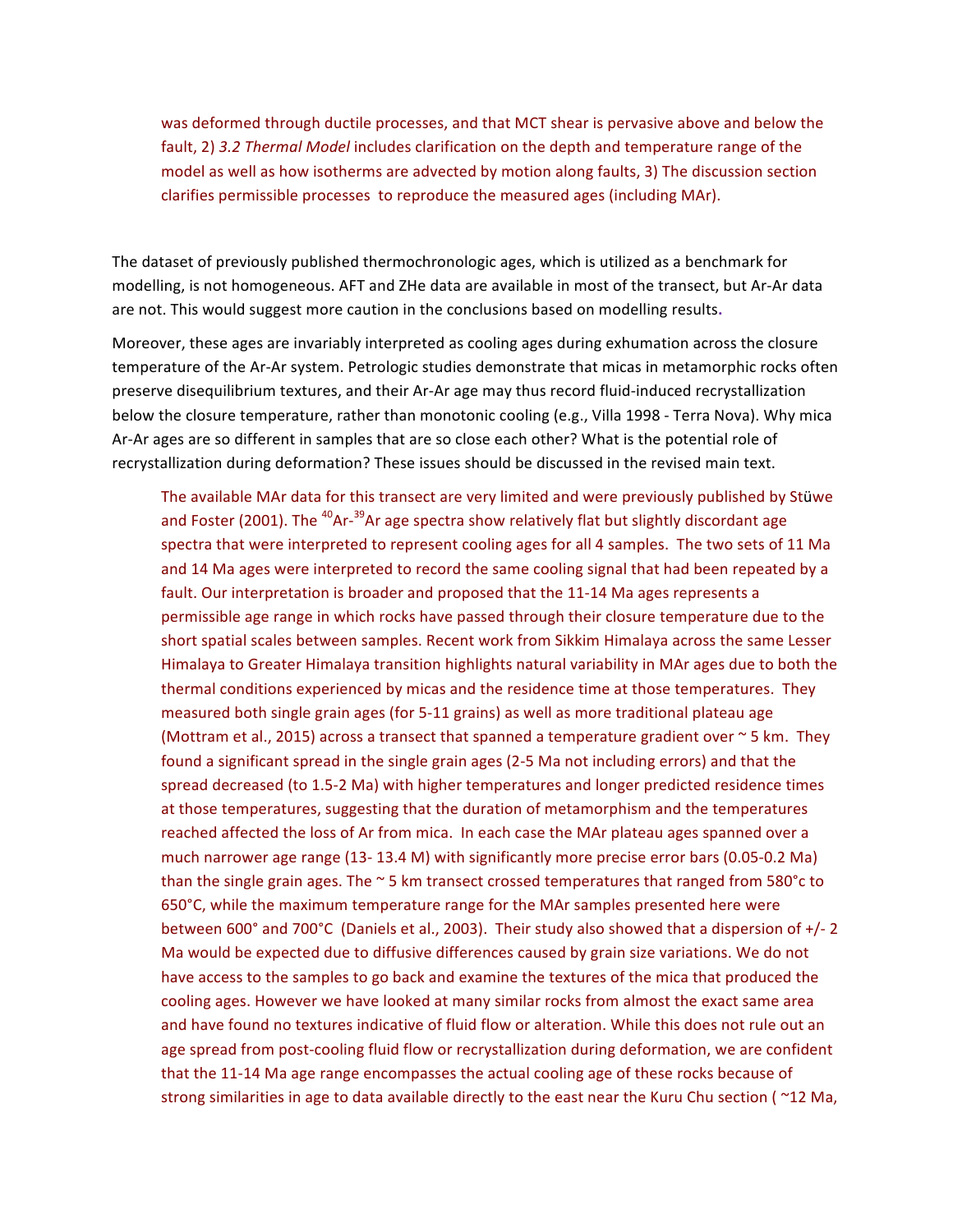Long et a., 2012; Figure 9 in this manuscript), as well as the range in ages measured by Mottram et al. (2015 in Sikkim (12-16 Ma). These ages are all younger than the youngest age for southdirected shear in GH rocks, 16-18 Ma (Grujic et al., 2002; Daniel et al., 2003; Kellett et al., 2009). In our model, the age and rate of deformation in the northern duplex of lower Lesser Himalaya most prominently control the predicted MAr ages modeled in this area of the Greater Himalaya.

Text was revised to address this point in sections 2.1, 2.2, 3.2, and 5.3. New citations are also included, i.e.:

Mottram, C. M., Warren, C. J., Halton, A. M., Kelley, S. P., and Harris, N. B. W.: Argon behaviour in an inverted Barrovian sequence, Sikkim Himalaya: The consequences of temperature and timescale on 40Ar/39Ar mica geochronology, Lithos, 238, 37-51, doi: 10.1016/j.lithos.2015.08.01, 2015.

Some of the findings of the authors are not surprising for an active orogenic belt such as the Himalaya, notably the minor effect of radiogenic heat production and topography compared to tectonics. Nevertheless, the authors' conclusion should be supported by more robust thermochronologic data. The addition of a new ramp under the Greater Himalaya does better explain available thermochronologic ages. However, this is just one of the possibilities, given the degree of freedom of the models.

Compared to other regions, even in the Himalaya, the dataset shown in this paper is rich, especially when including the data immediately east along the Kuru Chu transect as shown in Figures 9-11. MAr and AFT data are more limited than ZHe data due to cost and appropriate samples respectively. The reviewer raises an important point and that is, the models highlight regions where the predicted thermochronologic ages are very sensitive to the geometry or radiogenic heat production or velocity. Knowing these areas prior to collecting thermochronology samples would strongly influence where sampling would be the most useful for delineating geometry. Regrettably many of the gaps in the AFT data are a function of the apatite-poor lithology. Resampling and additional analyses are beyond the scope of this paper. However, the model process we present is useful for directing future thermochronologic work in the Himalaya and other mountain ranges. Although many geoscientists model data following the collection of samples, this work suggests that initial thermokinematic modeling of an area prior to collecting data can direct and inform sampling strategies.

We are not sure what other possibilities the reviewer envisioned for changes to the crosssection to also explain the published dataset. We chose to highlight an obvious additional structural solution that was proposed to the east in Arunachal Pradesh: an out-of-sequence fault at the trace of the MCT (Adlakha, V. A., Lang, K. A., Patel, R. C., Lal, N., and Huntington, K. W.: Rapid long-term erosion in the rain shadow of the Shillong Plateau, Eastern Himalaya, Tectonophysics, 582, 76-83, doi: 10.1016/j.tecto.2012.09.022, 2013.). As expanded on in section 5.2, *Using Thermochronology to Evaluate Structural Geometry*, we evaluate whether an out-of-sequence fault can explain all of the observations. While it may be able to address the younger cooling ages, having a second, more southern out-of-sequence fault that post-dates the Kakhtang Thrust would have a pronounced effect on the topography (as highlighted in our response to reviewer 3, specific comment 2), that is not seen in the model topography or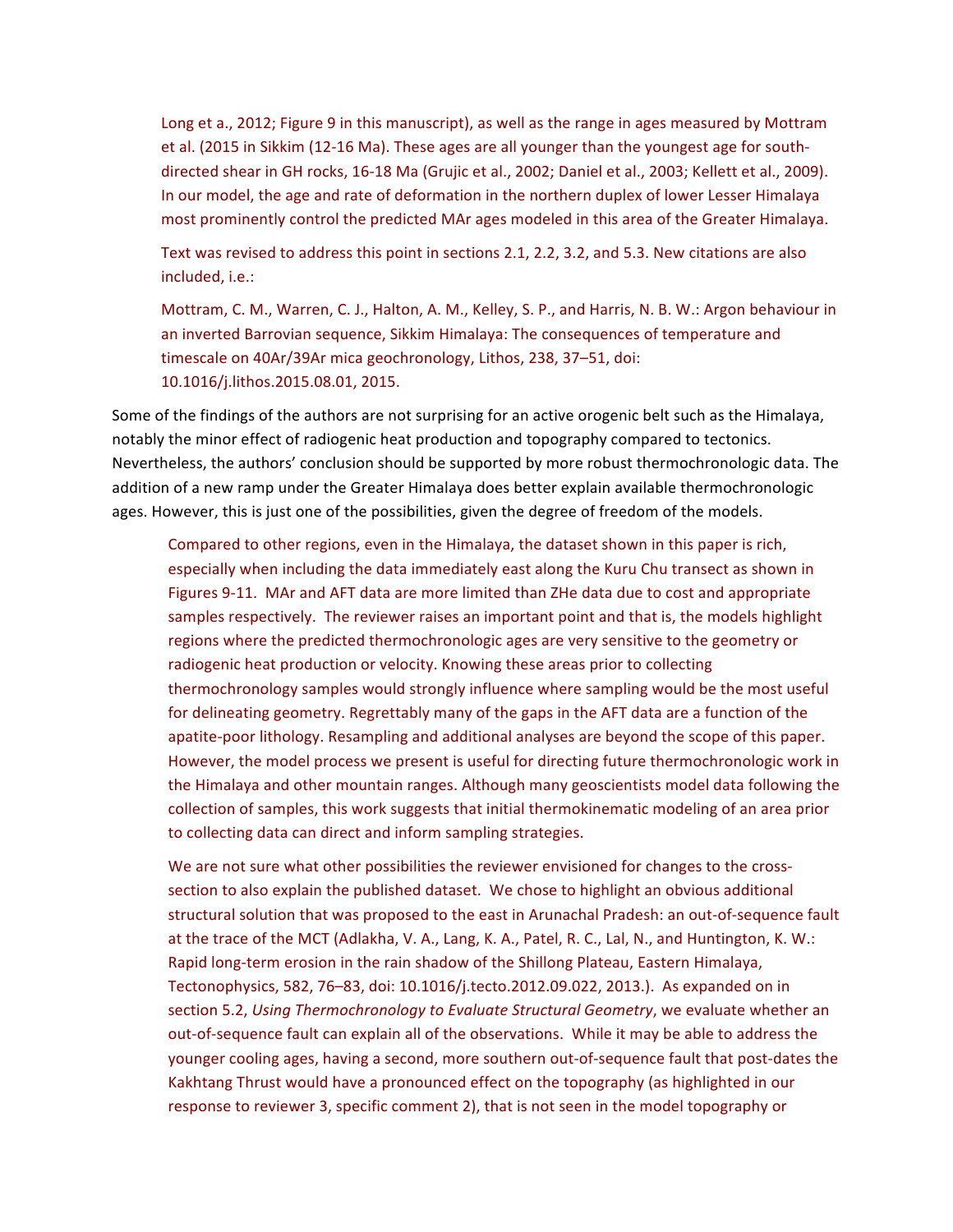geomorphic metrics of active/ recent uplift. In addition, see response to RC1 for further comments on systematic approach to structural and thermal modeling.

We have revised this manuscript to clarify these points in sections 5 (Discussion) and 6 (*Conclusion*s).

Is the stratigraphy predicted by modelling consistent with the geologic record? This may provide independent constraints to the reconstructions illustrated in this work, that are prone to remain otherwise speculative. I suggest to describe in more detail the stratigraphic evolution of the foreland basin, as well as all of the other geologic evidence that may be useful to support the authors' conclusions.

One of the key parameters that we match through this process is the depth of the foreland basin. The modeling process also makes strong predictions regarding the detrital sedimentary signal recorded in the basin and the potential detrital thermochronologic record. Most of this research was accomplished as another research group was examining the details of the detrital climate, provenance, and sediment accumulation signal in the Siwaliks of Bhutan (e.g. Coutand, I., Barrier, L., Govin, G., Grujic, D., Dupont-Nivet, G., Najman, Y., and Hoorn, C.: Late Miocene-Pleistocene evolution of India-Eurasia convergence partitioning between the Bhutan Himalaya and the Shillong plateau: New evidences from foreland basin deposits along the Dungsam Chu section, Eastern Bhutan, Tectonics, 35, 2963-2994, doi:10.1002/2016TC004258, 2016. and, Govin, G., Najman, Y., Copely, A., Millar, I., van der Beek, P., Huyghe, P., Grujic., D., and Davenport, J.: Timing and mechanism of the rise of the Shillong Plateau in the Himalayan foreland, Geology, doi:10.1130/G39864.1, 2018). As with any provenance or stratigraphy study, most information is gained when there is a unique signal that enters the foreland basins, and these papers highlight that much of that signal is associated with the rise of the Shillong Plateau or ages that have a Tibetan origin.

The paper by Govin et al. (2018) highlights that at 6.35 Ma, there is significant input of Lower LH detritus into the foreland basin. Our models show both the age (6.35 Ma) and the signal (lower LH detritus), and the depth of the basin at this time (2.75 km), are all consistent. We agree with Reviewer 2 that matching the predicted foreland basin with the measured foreland basin is a powerful tool for evaluating the flexural-kinematic modeling and rates of deformation. We are currently working on a fully-integrated detrital provenance and thermochronologic cooling set for the Siwalik basin, but a detailed description of the stratigraphic evolution of the foreland with respect to detrital provenance cooling signals and rates is well beyond the scope of this paper to do it properly.

The abstract should be improved. The first two sentences are not relevant to introduce the focus of the manuscript. The Introduction and section 2.1 are biased by excessive self-referencing.

Abstract issues were raised by multiple referees and have been addressed.

Introduction and section 2.1 have been revised to include more references to other research groups as available. In general, 26 new references (not self-citing) have been added to the manuscript.